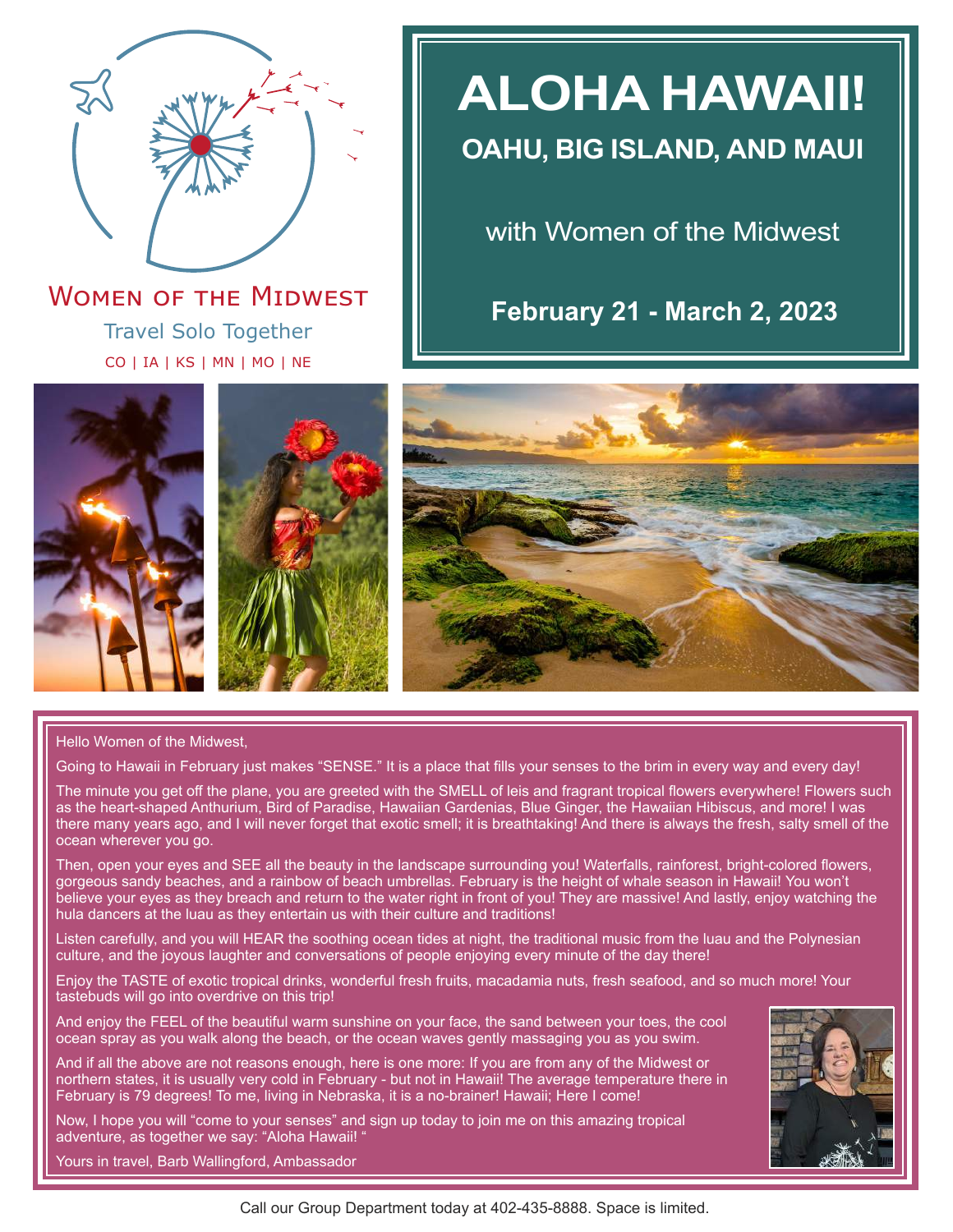



### **February 21, 2022 - Tuesday**

### *Traveling to Honolulu, Oahu*

Our wonderful adventure begins as we fly to Honolulu.

Upon arrival, we meet our local tour director for a warm Aloha Welcome! With our private motorcoach, we transfer to our hotel and check in for our 3-night stay on Oahu, the most populated of the Hawaiian Islands. At first glance, Honolulu, the state's capital, appears to be like any other large American city, but the palm-trees, scarlet hibiscus and the variegated colors of the citizenry's clothing make it clear that you are not anywhere but in beautiful Hawaii. This evening we will enjoy a welcome dinner and the remainder of the evening is yours to relax and unwind. **D**

### **February 22, 2022 - Wednesday**

*Touring Honolulu*



After a filling breakfast, our private motorcoach and tour guide will take us on a tour to enjoy Pearl Harbor and the city of Honolulu. First, we head to Pearl Harbor to take a Navy launch out to the USS Arizona Memorial to pay tribute to the fallen heroes who lost their lives on December 7, 1941. You'll have time to explore the visitor center, view a film and the exhibits, before we head off to see the sights of Honolulu. Set in a real dormant volcano, we will visit



Punchbowl Crater to take a drive through the National Cemetery of the Pacific. Later see the State Capitol, the Governor's Mansion, China Town and view King Kamehameha's statue before returning to our hotel for a late afternoon and evening at leisure. There is always so much going on in Honolulu and on Waikiki beach, so sit back and enjoy the local atmosphere of Hawaii. **B**

### **February 23, 2022 - Thursday**

### *Honolulu at leisure*

Breakfast at our own pace and a day at your leisure in paradise to soak up some sun on the beach or at the pool, do some fun shopping, or you may choose to join an optional Oahu Circle Island Tour (see the insert for optional tours). **B**

### **February 24, 2022 - Friday**

### *Fly to Hilo (Big Island) – Big Island Touring*

After a hearty breakfast, we fly to Hilo on the Island of Hawaii (the Big Island). Ascend the rugged countryside to Volcanoes National Park, a UNESCO World Heritage site where you will see a real, smoking and steaming volcano. We will visit Volcanoes National Park Visitor Center to learn all about the geology and history of the volcano. Next, we depart to see the unique Punaluu Black Sand Volcanic Beach. Later in the day, journey to the Kona Coast area and check into our resort for a 2-night stay. After settling in, we will travel to the nearby historic fishing village of Kailua Kona, referred to by the locals as Kona or Kona town, where we will enjoy dinner at a popular local restaurant including a choice of a couple of special local brews - a draft from the Kona Brewing Company or an authentic cup of Kona Coffee … Oh, what a day! **B | D**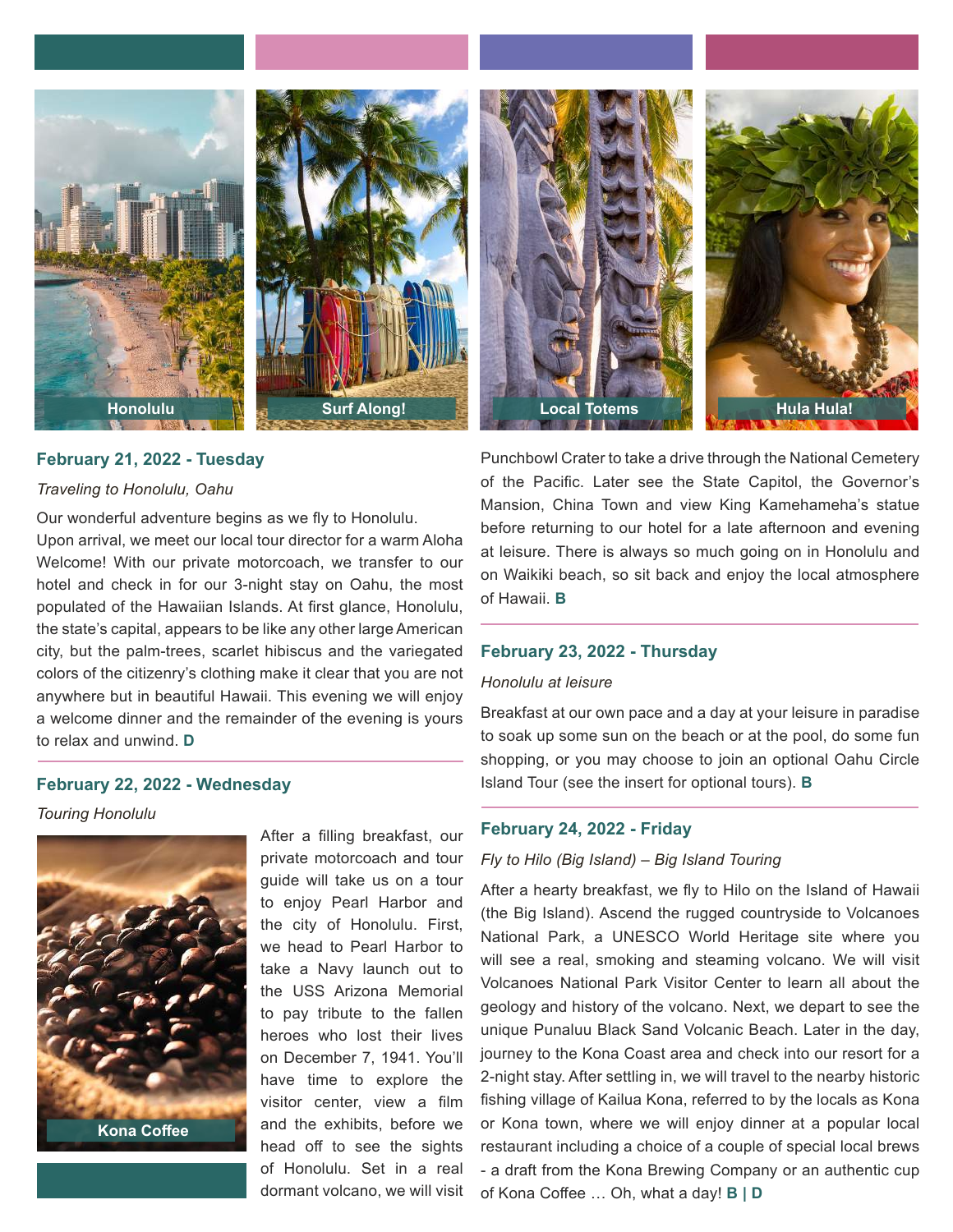



# **Haleakalā Ukulele Guitar Macadamia Nuts Tropical Islands**

### **February 25, 2022 - Saturday**

### *Big Island at Leisure*

Enjoy breakfast at your own pace and then take a full day to relax, get more sun, experience a round of golf, explore on your own, do some shopping or perhaps join an optional Whale Watch Cruise (see the insert for optional tours). **B**

### **February 26, 2022 - Sunday**

### *Kona - Fly to Maui - Lahaina*

After breakfast, we fly to Maui, known as the "Valley Isle". Upon arrival, travel to the stunning Iao Valley where spectacular waterfalls and lush tropical foliage surround the Iao Needle, a rock formation rising over 2,000 feet from the valley floor. We will also make a stop to explore the small town of Lahaina, the picturesque old whaling capital of the Pacific, which looks much today as it did at the turn of the last century. Make sure to check out the stunning Moana glass art. You will have a hard time finding glass art this beautiful anywhere else in the world. Finally, check into our Maui resort for a three-night stay. Enjoy this island paradise for some leisure time. **B**

### **February 27, 2022 - Monday**

### *Maui Touring*

Breakfast is served before we head out to visit majestic Mount Haleakalā National Park or "House of the Sun." We travel to the top of Haleakalā, Maui's massive dormant volcano on this scenic journey from sea level to 10,000 feet! At the summit is a vast crater, seven and a half miles long by two and a half miles wide and 3,000 feet deep. Marvel at the crater's eerie landscape of cinder cones and ancient lava formations; this is

truly an unforgettable experience. We will return to our resort to enjoy an afternoon at leisure. **B**

### **February 28, 2022 - Tuesday**

### *Maui at Leisure*

Today is the perfect day to spoil yourself! Enjoy breakfast at your own pace, relax in the sun of Maui poolside, maybe visit the spa, or spend the day shopping. You will appreciate this day to soak in all the impressions of the previous days in paradise. Tonight, it's time to dress in your floral dress. We will have fun at our farewell dinner as we say "Aloha" to the Islands and enjoy a Hawaiian Luau, a fun-filled cultural event featuring traditional food, dancing and music. **B | D**

### **March 1, 2023 - Wednesday**

### *Maui - Return back home*

After breakfast, we have time at leisure until we head to Maui Airport for our overnight flight back home. Our memories of the beautiful Aloha Hawaii journey will enrich our homegoing as we return to share our adventures. **B**

**March 2, 2023 - Thursday** *Arrive home*

*Itinerary subject to change!* **B = Breakfast D = Dinner**

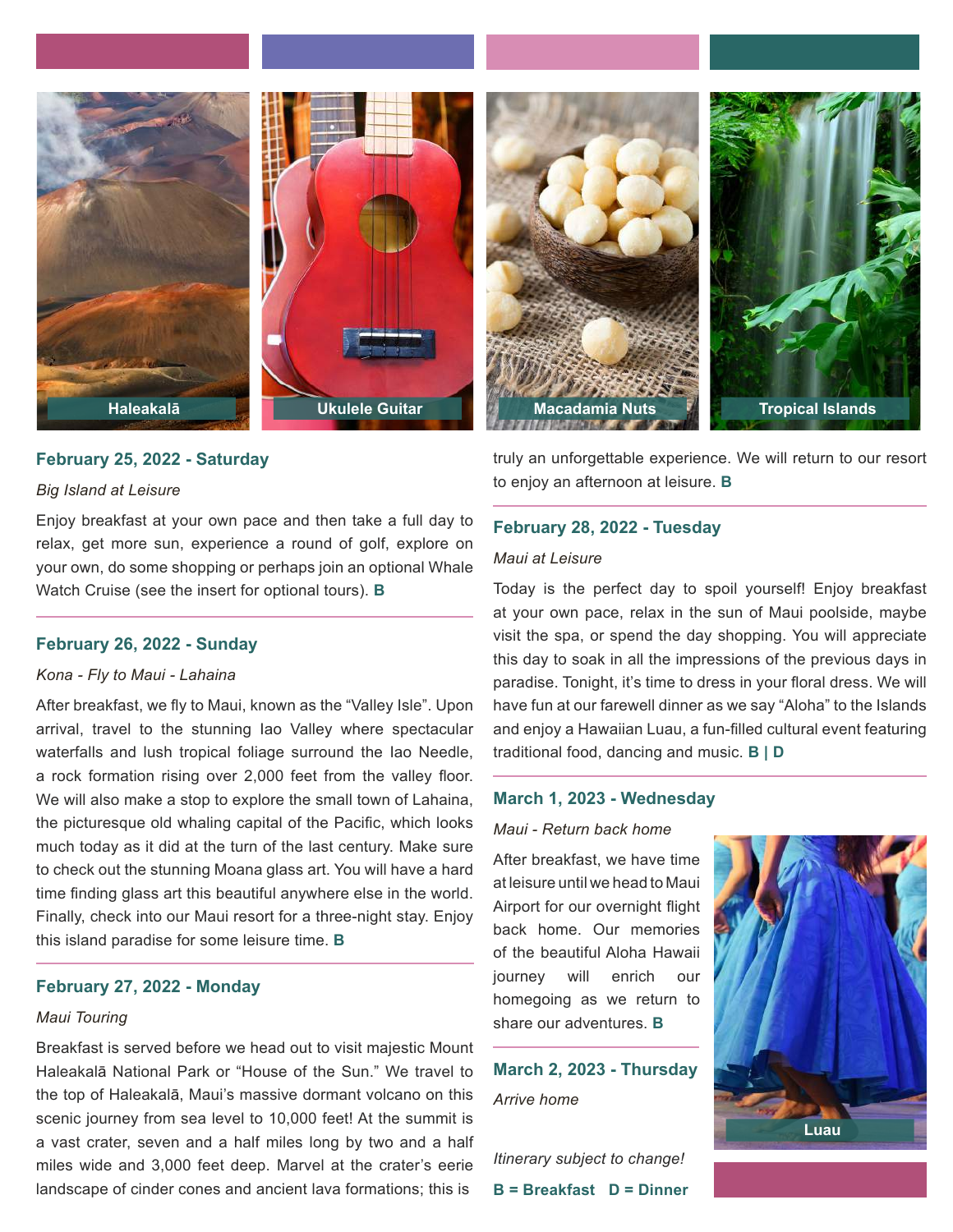

# **Optional Tour #1: Oahu Circle Island Tour (estimate \$175)**

### **Optional Excursion: Includes transportation, admissions, and professional driver-guide.**

Circle the entire island of Oahu by coach, enjoying ocean views, rugged mountains and fascinating history during this 8.5-hour day trip. View many of Oahu's famous landmarks, including Diamond Head, the remaining cone of a giant ancient volcano. Also see Hanauma Bay, Nu'uanu Pali, the Halona Blowhole and Oahu's beautiful North Shore with its popular surf spots: Sunset, Waimea, and Pipeline. Drive through the Kahala residential area with some of the most prestigious homes on the island. Walk around the world-famous Dole Plantation Gardens and see varieties of pineapples from around the world (admission included)

Also visit the serene, Japanese-style Byodo-In Temple (admission included). A stop will be made for a sit-down lunch (lunch not included-approx. 1 hour). Roundtrip transportation from your hotel is included.

**Total Excursion Duration - Approximately 8.5 hours. Hotel Pick-up:** 8:40 AM

Minimum 10 passengers to operate.

This tour may include travelers outside our private group.



## **Optional Tour #2: Kona Whale Watching Cruise (estimate \$160)**

### **Optional Excursion: Includes Transportation, Cruise, Light Snacks, and Non-Alcoholic Drinks**

Every winter between the months of December and April, more than 8,000 humpback whales migrate over 3,500 miles to the warm Pacific waters of Hawaii to mate, birth and nurse their calves. On this Kona Whale Watching Cruise you'll sail out into the water with an experienced captain and crew to find whales and observe them from a close, but respectable, distance. Calves surface to breathe three times as often than adult whales. An adult Humpback whale typically surfaces approximately every 10 to 15 minutes and to witness the humpback whales breaching out of the water is spectacular!

Hear singing humpback whales through underwater hydrophones, and you may also see spinner dolphins, pilot and sperm whales, manta rays, sea turtles, and more. Roundtrip transportation from your hotel is included. Snacks & non-alcoholic drinks provided include fresh tropical fruit, hummus dip & crackers, Pub Mix, sodas, juices, coffee, tea.

**Total Excursion Duration - Approximately 4 hours. Hotel Pick-up:** 12:00 PM.

Minimum 10 passengers to operate. This tour may include travelers outside our private group.